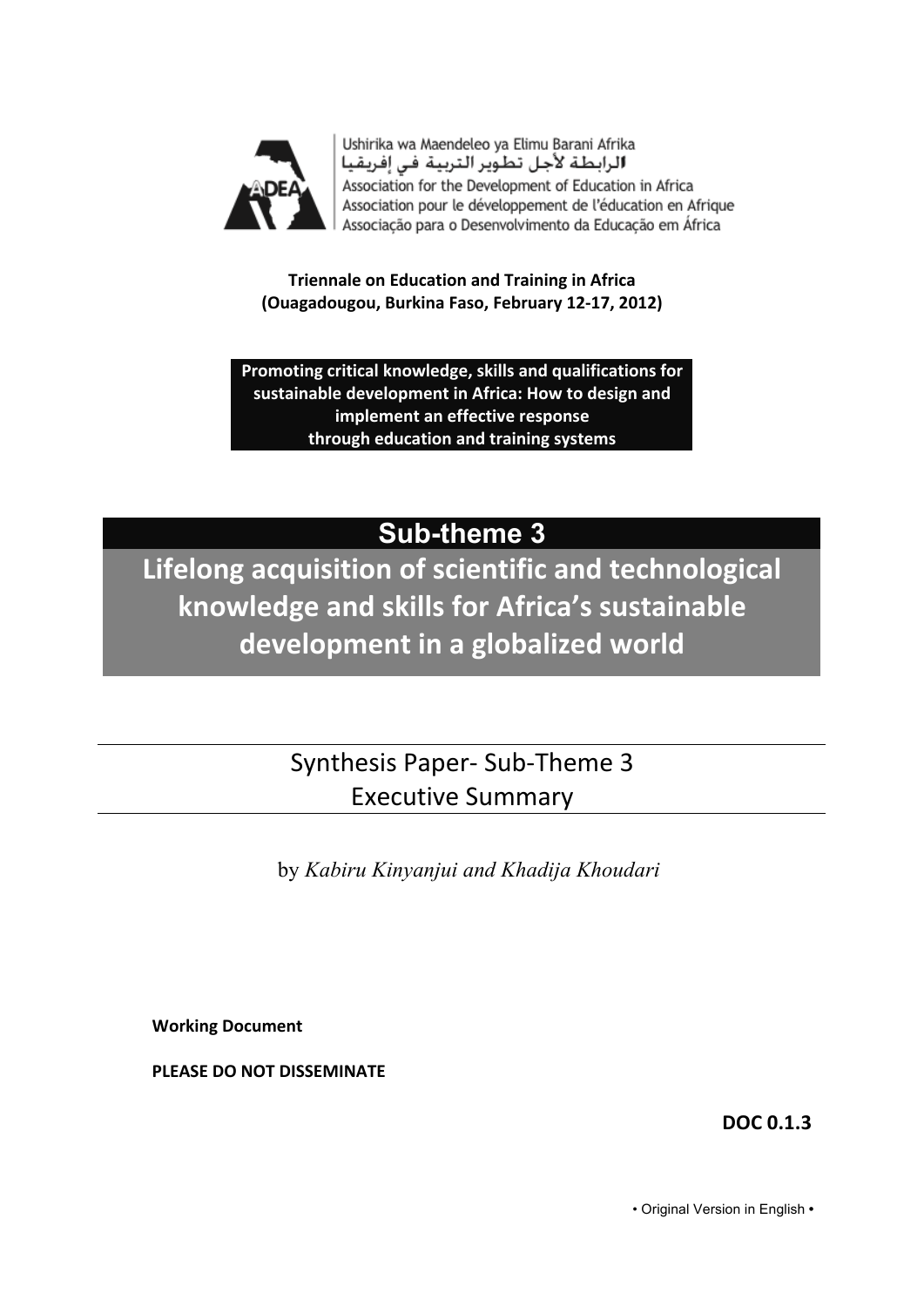# **1.EXECUTIVE SUMMARY**

#### **Introduction**

1. Sub-Theme3 synthesis paper brings out salient points that need attention of policymakers, educators, scientists, economic actors, development partners and civil society to build and intensify utilization of scientific and technological capacities for sustainable socio-economic development in Africa.

2. The paper is informed by a number of contributions from country teams, development agencies and private sector, the Association for Development of Education in Africa (ADEA) Working Group on Higher Education, regional organizations and individual consultants. The contributions were supplemented by a literature review of reports by the African Union (AU)/New Partnership for Africa's Development (NEPAD), the World Bank, United Nations Educational, Scientific and Cultural Organization (UNESCO), United Nations Economic Commission for Africa (UNECA) and the African Development Bank (AfDB). Studies by regional research networks and researchers were also utilized.

3. Africa is richly endowed with abundant natural resources, diversity of cultures and indigenous knowledge, and a population which is predominantly youthful. Nevertheless, it faces the challenges of poverty, food security, health and climate change. This synthesis discusses how Africa can utilize its natural and human resources to fundamentally transform socio-economic status of its people. The envisaged transformation would be anchored on acquisition and utilization of scientific and technological knowledge and skills to add-value to natural resources, and tap the energy and talents of the people, especially the youth. This would facilitate the continent to be competitive and secure its rightful share of the global market and opportunities.

4. The synthesis paper has identified eight key issues critical to the process of acquisition and utilization of scientific and technological capacity for innovation and sustainable development in Africa for discussion at the 2012 Triennale.

#### **Articulation of Science and Technology Policies and Programs in Africa**

5. The analysis starts with issues of articulation of policies and programs pertaining to the development of scientific and technological capacity and institutions in Africa. The paper has analyzed how policies and programs are articulated at continental, regional, national and institutional levels. The analysis has focused closely at the AU/NEPAD policy document entitled *AU/NEPAD, Africa's Science and Technology Consolidated Plan of Action (CPA) (November 2005).* In addition to the policies and programs articulated at the continental level, the paper has shown how these have been cascaded by Regional Economic Communities (ECOWAS, EAC, COMESA and SADC) and at national and institutional levels.

6. A major issue identified as a constraint to the realization of science and technology in Africa is lack of effective mechanisms for implementation, monitoring and evaluation. The CPA has also initiated an ASTII process for this purpose.

7. The analysis has concluded by identifying action points to strengthen implementation of the agreed agenda in science and technology. Building national capacities in African countries was identified as a critical need for implementation of the agreed commitments at various levels.

# **Foundations of Lifelong Learning of Science and Technology**

8. The ability to continue to learn as the world changes, knowledge increases and technologies become more sophisticated is very critical for survival and sustainable development. The analysis has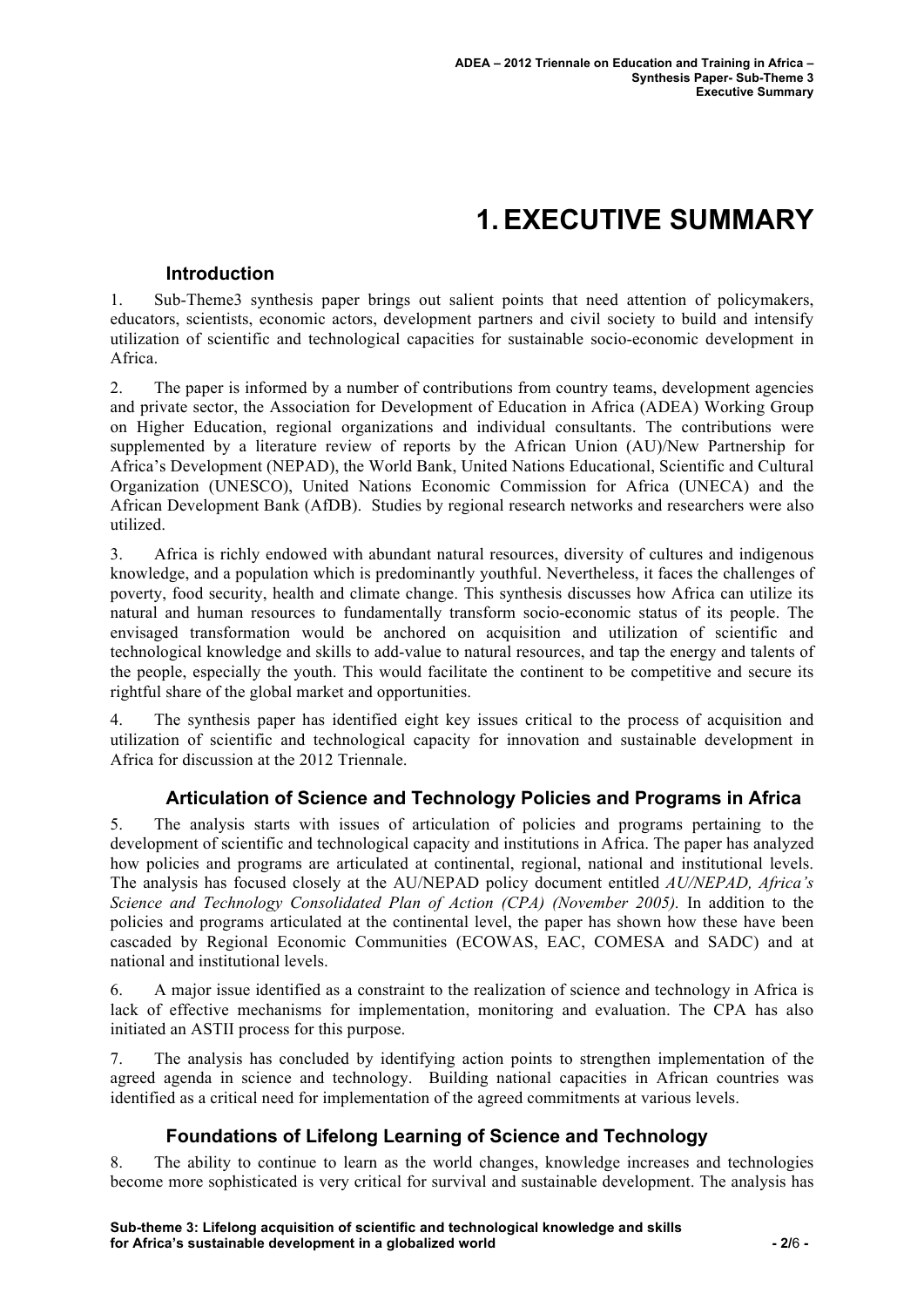identified three critical areas to lifelong learning namely: i) appreciation and incorporation of indigenous knowledge in the learning process; ii) quality teaching and learning of science and technology in schools; and iii) investing in quality teacher education especially in science and mathematics. The paper argues that integrating indigenous knowledge within the education system coupled with quality teaching and learning of science and technology in the early stages of basic education is crucial to success in acquisition, adoption of scientific and technological knowledge at other levels of education and training, and in the society.

9. Tertiary education bears the major responsibility for pre-service training of teachers for basic and technical education. While recruitment into teacher education and formation of teachers is major constraint in provision of quality education at all levels, research to guide policy and interventions is lacking. Hence increased attention to research on status of science education at all levels: content, pedagogy and practice is required.

10. Quality of science education in Africa will ultimately depend on the quality of those recruited for teacher education, quality of in-service training and professional development provided especially for mathematics and science teachers, and in sufficient numbers to meet current and future demand for the rapidly changing enrollments at all levels of the education system. The paper has argued that the strategies proposed are critical to establishing a firm foundation for lifelong learning of mathematics and sciences among African learners.

# **Preparing African Youth for Science and Technology Endeavors**

11. By any definition, youth constitute a large proportion of the population of Sub-Saharan Africa. In 2010 the total Africa population was estimated at 867 million and youth age 0-14 constituted 43.2 per cent, while those aged 15-34 were 34.9 per cent. Those above 35 were 22 per cent. However according to the United Nations Population Fund 2011 report, Africa population surpassed a billion people in 2009 and is projected to increase to two billion in the next 35 years (2044). This population will however remain relatively young, as fertility in most African countries is unlikely to change dramatically in the next three decades. According to Michelle Gavin, 2007 "Africa is currently in the midst of what demographers call "a youth bulge," indicating a significant increase of young people in the structure of the population. The impact of this youthful population on the current and future developments in Africa is worthy a close analysis.

12. Investing in "youth bulge" to acquire scientific and technological knowledge and skills through quality education at all levels, provision of healthcare and democratic space through visionary leadership, offers a great opportunity for Africa to turn its rich natural resources into a firm foundation for economic growth, entrepreneurship, employment creation, competitiveness and sustainable development.

13. The national governments should establish mechanisms and institutions for promoting innovations among youth. Articulation and implementation of comprehensive and inclusive policies and mechanisms to build scientific, technological and entrepreneurial capacities of youth for socioeconomic transformation of Africa societies should be policy imperative. National governments and other stakeholders should also widen opportunities for young scientists to access research funds and fellowships for further studies to improve their capacities for research and innovation.

14. Ignoring the youth potential is to deny Africa its most precious resource for sustainable development.

#### **Tertiary Institutions: Research, Innovations and Linkages**

15. Tertiary education is highly valued in Africa. The proportion of household income and national budgets allocated to tertiary is indicative of the high demand and value placed on access to tertiary education. The almost insatiable demand for tertiary education is fueled by the increasing number of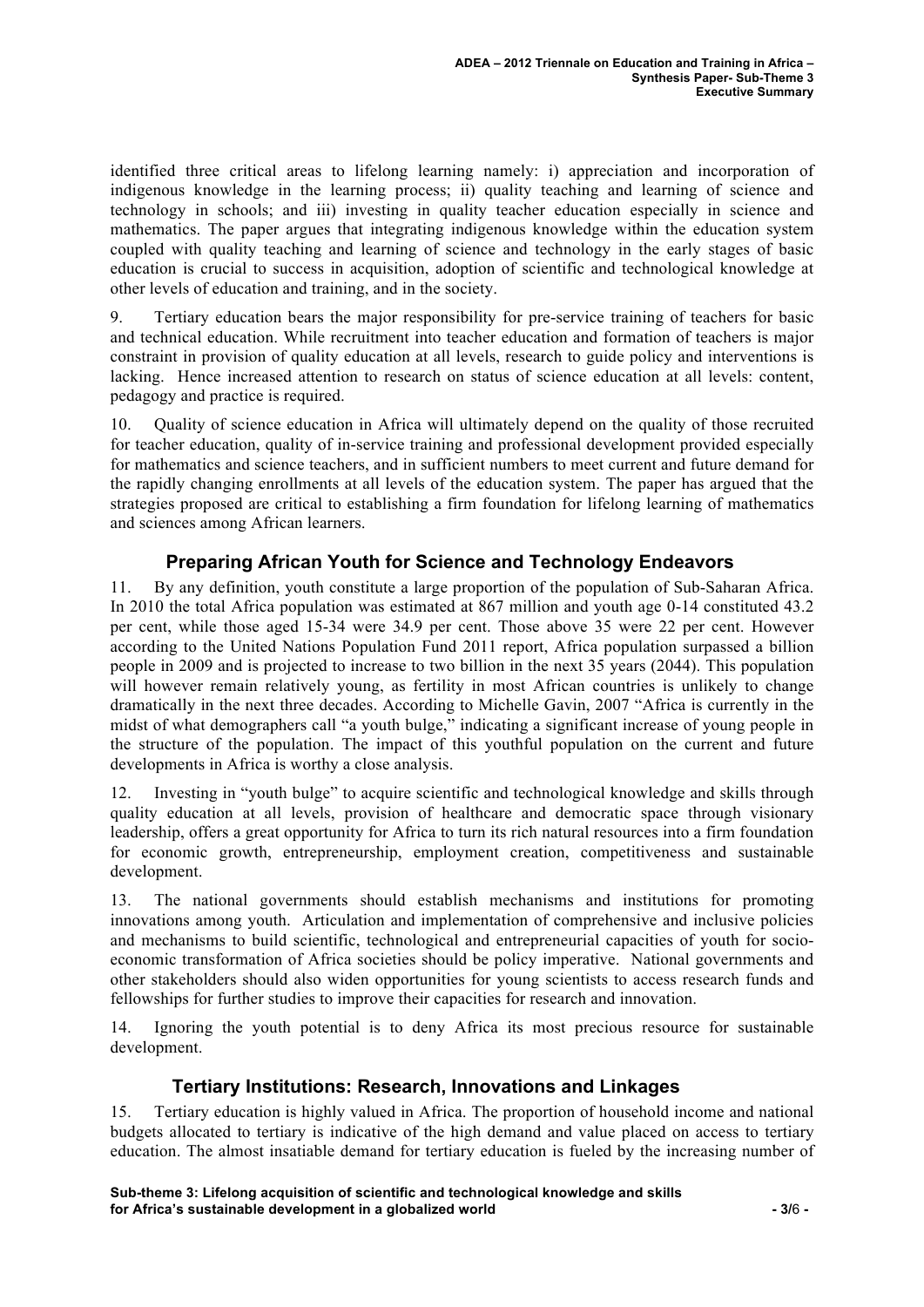secondary school graduates and adults interested in improving their qualifications and skills. However, despite the rapid expansion of tertiary education institutions in the last two decades and increased resources, Africa remains the only region in the world with the lowest proportion of higher education cohort accessing tertiary education. In 2011, only 6 percent of appropriate age cohort was able to access higher education. Tertiary institutions are critical to socio-economic development in Africa as they represent a concentration of resources and talents (staff and students). In many African countries they are an integral part of the national research and innovation system.

16. The synthesis paper has discussed at the length the role of tertiary education in transmission of scientific and technological knowledge, research and innovations. A number of issues have been explored under this rubric: i) the nature and implications of the expansion of tertiary education; ii) the quality of education provided thereof and strengthening of QA especially in scientific and technological education; iii) the role of centers of excellence in building the necessary capacity for teaching and undertaking relevant research and iv) university- industry linkages.

17. The growth of tertiary institutions in the last two decades has been remarkable. While private universities continue to increase at a higher rate than the public ones, student enrolments in private institutions remain low. Hence public universities remain dominant in terms of diversity of academic programmes, public funding, research infrastructure and overall quality of staff and student body.

18. Given the limited resources allocate to higher education and R&D, issues of transparency, efficiency, accountability, and effectiveness in utilization of the available funds in expansion of tertiary institutions and in the improvement of research and innovation processes should be given more attention than hitherto.

19. On the whole the expansion higher education particularly in sub-Saharan Africa has not given appropriate weight to science, technology, research and innovation. Consequently there is an urgent need to reorient African universities and other tertiary institutions towards science and technology to bring out the much needed balance between social sciences and science-based courses and professions.

20. There is no question that Africa needs differentiated universities, training colleges, research institutes, polytechnics and other tertiary institutions to meet its scientific and technological advancement and other developmental needs. A balanced development of tertiary education to meet diversity of needs of national economies is therefore necessary. A policy rethink on the current approaches to increasing places in higher education is urgently needed.

21. A continuing challenge is not only to improve overall quality of education and professional training in African universities but also to create Centers of Excellence in post-graduate training, postdoctoral exposure and research and development. Efforts geared towards this are notable at national, regional and international levels. The establishment of African Institute of Science and Technology and the proposed Pan-African University are initiatives intended to harness Africa's talent in a collaborative manner by utilizing limited resources effectively through concentrated endeavor in critical and strategic fields of development.

22. Under university –industrial linkages, two papers were prepared focusing on this critical concern in development discourses. Both have given examples of university and productive sectors linkages, and analyzed various dimensions of the emerging relationships. A number of action points have been identified. University –industry linkages need to be re-defined to bring it closer to the African socio-economic reality, especially the fast growing small and medium enterprises in the informal sector. Universities need also to articulate policies and rules to guide and govern the relationships between them and the productive sectors. The relevance, focus and quality of research and innovation capacity need to be strengthened to meet the expectations of the productive sectors.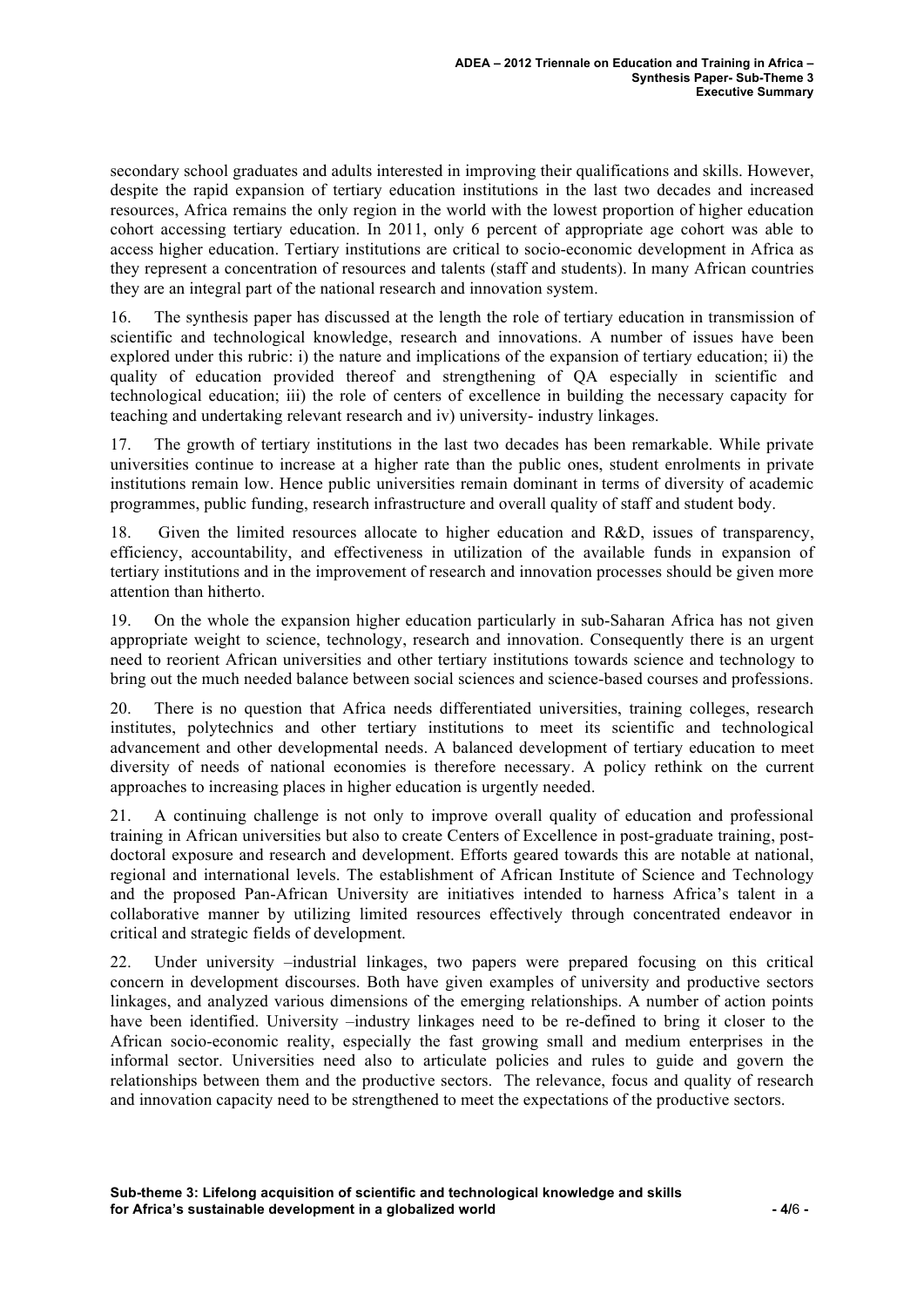## **Exclusion and Inequalities in Access to Science and Technology**

23. The equalities in access to education and subsequently to science and technology related fields tend fall into three broad categories: gender, regional and socio-economic status. Two contributions by FAWE entitled, *Strengthening Gender Research to Improve Girls and Women's Education in Africa*  and *FAWE Gender in Higher Education Research Synthesis for ADEA Triennale* have been analyzed to highlight gender inequalities in access to scientific and technological knowledge and skills, underrepresentation and under- utilization in science and technology in the Africa society.

24. Consequently, women remain an underutilized resource in science, technology and innovation, robbing Africa the potential and talent of women. To improve access and conditions of women in higher education it is important to increase resources for gender mainstreaming and implementation of national policies and international commitments (EFA) and MDGs). The gender inequalities observed in tertiary education and R&D can be traced to the quality science education learning in primary and secondary schools.

25. While gender inequality in access to higher education is a subject to many studies, and policy debates, it should nevertheless be recognized that other forms of inequalities do exist. The most obvious is the increasing marginalization of students from poor households accessing tertiary education. In the first instance, children coming from conditions of poverty, at the initial stages have problems of accessing basic and secondary education, continuing to the other levels, and performing well to be considered for the very competitive access to tertiary education. However access to science related courses and professions is the most constrained. Discourses on social class and marginalized communities access to scientific and technological fields is limited by lack of systematic and reliable data, an issue that researchers and policymakers need to address.

#### **ICT for Scientific and Technological Capabilities and Innovations**

26. The rapid growth of ICT in Africa has created enormous opportunities and innovations that have accelerated political and socio-economic development. There is still a major digital divide between Africa and the rest of the world that could continue to widen if Africa does not address the persisting challenges, namely: (i) articulation of ICT policies and strategies (ii) development of ICT infrastructure; and (iii) capacity building.

27. Having quality capacity as well as quantity particularly on ICT is critical to building a creative and innovative knowledge society for sustainable socio-economic development in Africa. Building a scientific capacity requires not only adequate funding and infrastructure but also effective linkages where information and experiences are shared and learned. Governments that have embraced ICT in their economic development plans and vision documents need ICT professionals to oversee implementation of agreed policies and plans. The shortage of professionals is real, and those in place overworked and underpaid.

28. Hence African countries should go beyond articulating policies and investing in ICT infrastructure, to build and strengthen critical mass of professionals to spearhead changes required to realize MDGs, national visions and sustainable development.

#### **Galvanizing Public Support for Scientific and Technological Development**

29. Mobilizing public support for scientific and technological development in Africa is an important input in the process of implementation of commitments for Science, Technology and Innovation. Three elements are highlighted here: i) strengthening political will and building ownership of the science and technology agenda and strategies for monitoring and evaluation of implementation; ii) cultivating scientific and technological literacy among politicians and decision makers; and ii)